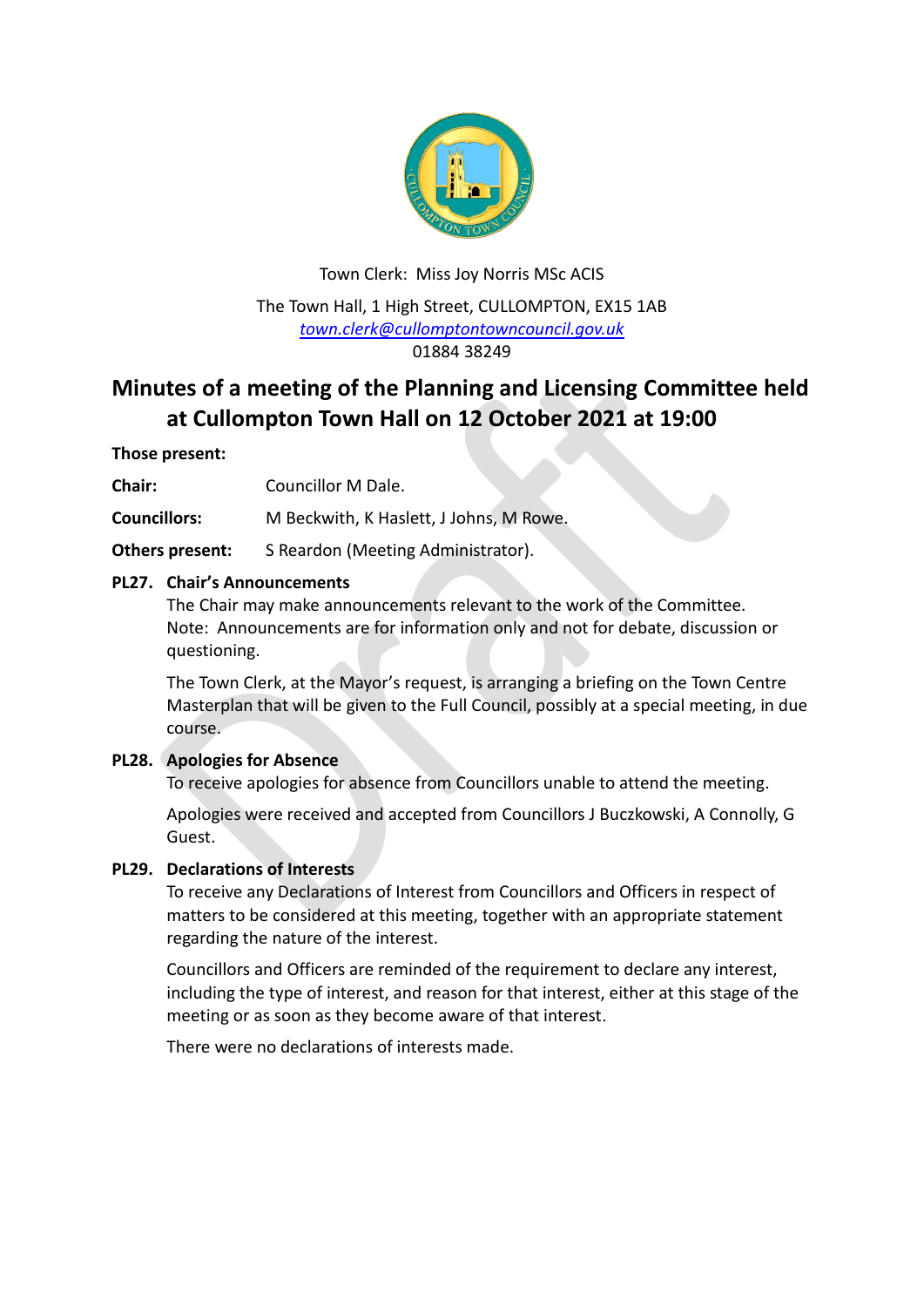#### **PL30. Public Participation**

To allow members of the public present at the meeting to raise matters which are relevant to Cullompton; up to 3 minutes will be allowed for each person. (Please note people must either be present in the Town Hall or have made a written submission).

As there were no members of the public present, this section of the meeting did not take place.

#### **PL31. Minutes**

To approve the Minutes of the Planning and Licensing Committee that was held on 13 July 2021.

As these Minutes have already been adopted, this Agenda item is deferred.

#### **PL32. Planning Matters**

To consider and make comment on the following planning applications received by the Planning Authority and available to view on the [Planning Portal](https://planning.middevon.gov.uk/online-applications/) (Supporting Paper B):

a. 14 Padbrook Mews, Cullompton [\(21/01647/HOUSE\)](https://planning.middevon.gov.uk/online-applications/applicationDetails.do?activeTab=documents&keyVal=QY18GPKS0I100). Erection of single storey side extension.

**Resolved** that planning application 21/01647/HOUSE is SUPPORTED.

b. Oaklands, Colebrooke Lane, Cullompton [\(21/01684/TPO\)](https://planning.middevon.gov.uk/online-applications/applicationDetails.do?activeTab=documents&keyVal=QYCKQ0KS0I100). Application to crown and thin by 1m (North East side) of 1 Oak Tree protected by Tree Preservation Order 05/00002/TPO.

**Resolved** that planning application 21/01684/TPO is returned to the Planning Authority for determination without comment.

c. 28 High Street, Cullompton [\(21/01705/LBC\)](https://planning.middevon.gov.uk/online-applications/applicationDetails.do?activeTab=documents&keyVal=QYGF0EKS04G00). Listed building Consent for the repair and replacement of windows on front elevation.

**Resolved** that planning application 21/01705/LBC is returned to the Planning Authority without comment at Councillor R Dietrich is the registered Agent for the applicant.

d. 1 Westcott Cottages, Westcott [\(21/01825/HOUSE\)](https://planning.middevon.gov.uk/online-applications/applicationDetails.do?activeTab=documents&keyVal=QZS457KS05K00). Erection of two storey side extension.

**Resolved** that planning application 21/01825/HOUSE is SUPPORTED.

e. Newlands Farm, Cullompton [\(21/01659/FULL\)](https://planning.middevon.gov.uk/online-applications/applicationDetails.do?activeTab=documents&keyVal=QY4UGEKS07T00). Retention of 2 buildings for use as BBQ school and formation of additional parking.

**Resolved** that planning application 21/01659/HOUSE is SUPPORTED.